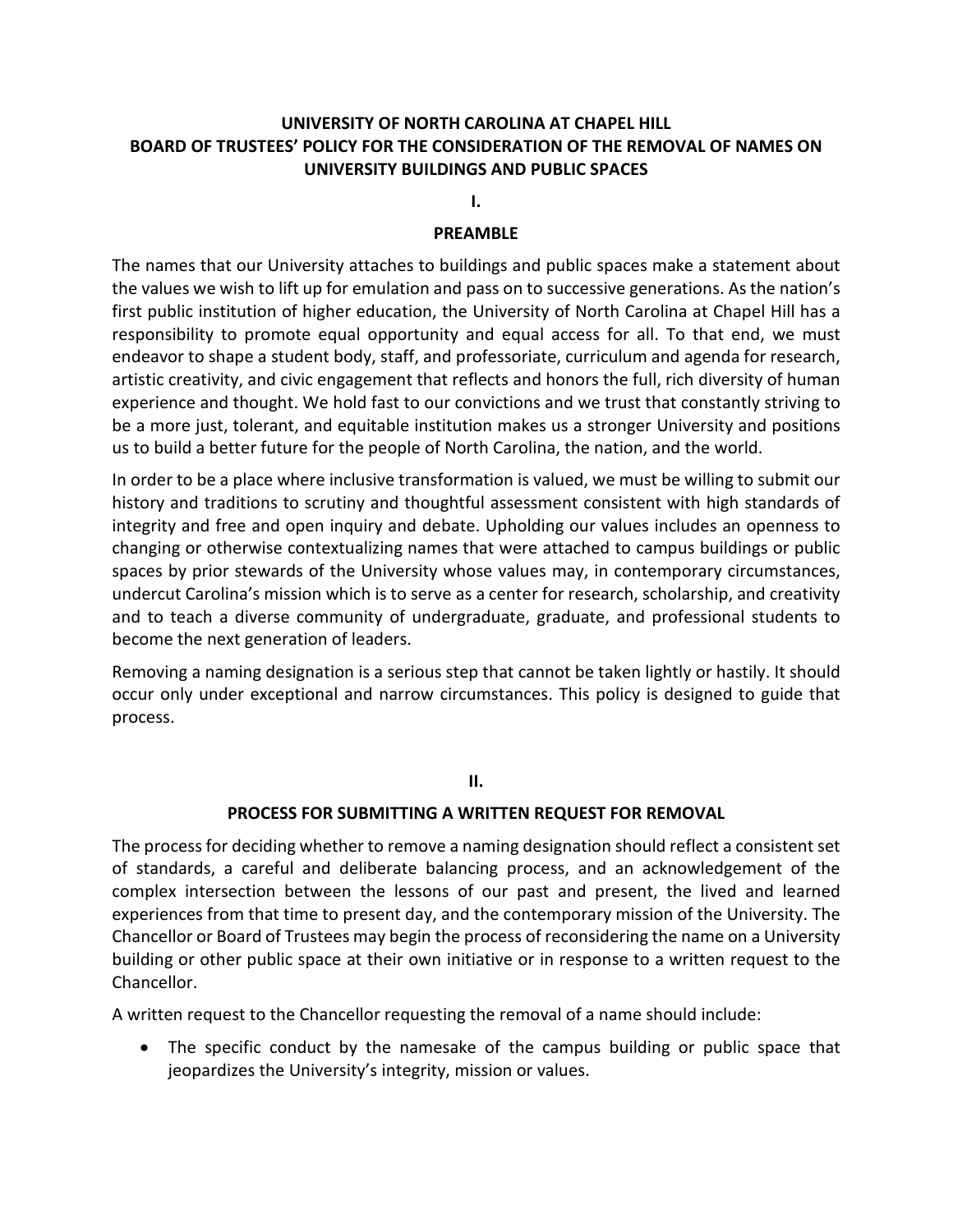- The character of the named individual and the extent of the harm to the University caused by continuing to honor the namesake.
- The sources and strength of the evidence that supports the allegation(s) of the harm.
- Alignment of the allegation with the principles detailed below.

At the Chancellor's discretion, the Chancellor will refer a written request for removal of a name to a committee appointed by the Chancellor, which shall include members of the Board of Trustees, alumni, faculty, staff and students of the University, to investigate the claims and provide a written report back to the Chancellor in a timely manner that adheres to the standards of free and open inquiry as well as discourse and debate, which are appropriate for an institution of higher education.

As part of the written report, the committee may invite comments from all interested members of the University community, on or off campus, including the original honoree or their heirs, and treat the process as an opportunity for community-wide learning even as the committee addresses wrongdoing. Where helpful, those on the committee should take advantage of the knowledge and methodologies of the social sciences, humanities, law, and other disciplines, and they should ensure that the inquiry itself not exacerbate the harms that are being considered, appropriately considering varying viewpoints within the University community.

The Chancellor will review the report, the strength of the scholarly historical evidence, and the principles outlined below in deciding whether to formally request that the Board of Trustees consider the request for removal.

In the event the Chancellor determines that the request to remove the name does warrant a formal request to the Board of Trustees, the Chancellor will (i) provide a formal request to the Board of Trustees in advance of the meeting during which the Chancellor requests action to be taken; and (ii) provide the Board of Trustees the report supporting the Chancellor's request.

In the event that the Chancellor determines that the request to remove a name does not warrant a formal request to the Board of Trustees, the Chancellor will: (i) provide a response explaining the decision to the requesting party; and (ii) initiate appropriate action if the University community would benefit from increased contextualization in connection with the campus building or public space.

## **III.**

## **PRINCIPLES FOR EVALUATING A WRITTEN REQUEST FOR REMOVAL**

The University must assure that any requests to remove a name from a University building or public space are the result of a consistent approach to weighing and balancing the relevant factors and aforementioned principles. Written requests for removing a name are more compelling when the scholarly historical evidence is clear and convincing and when they satisfy one or more of the following criteria: